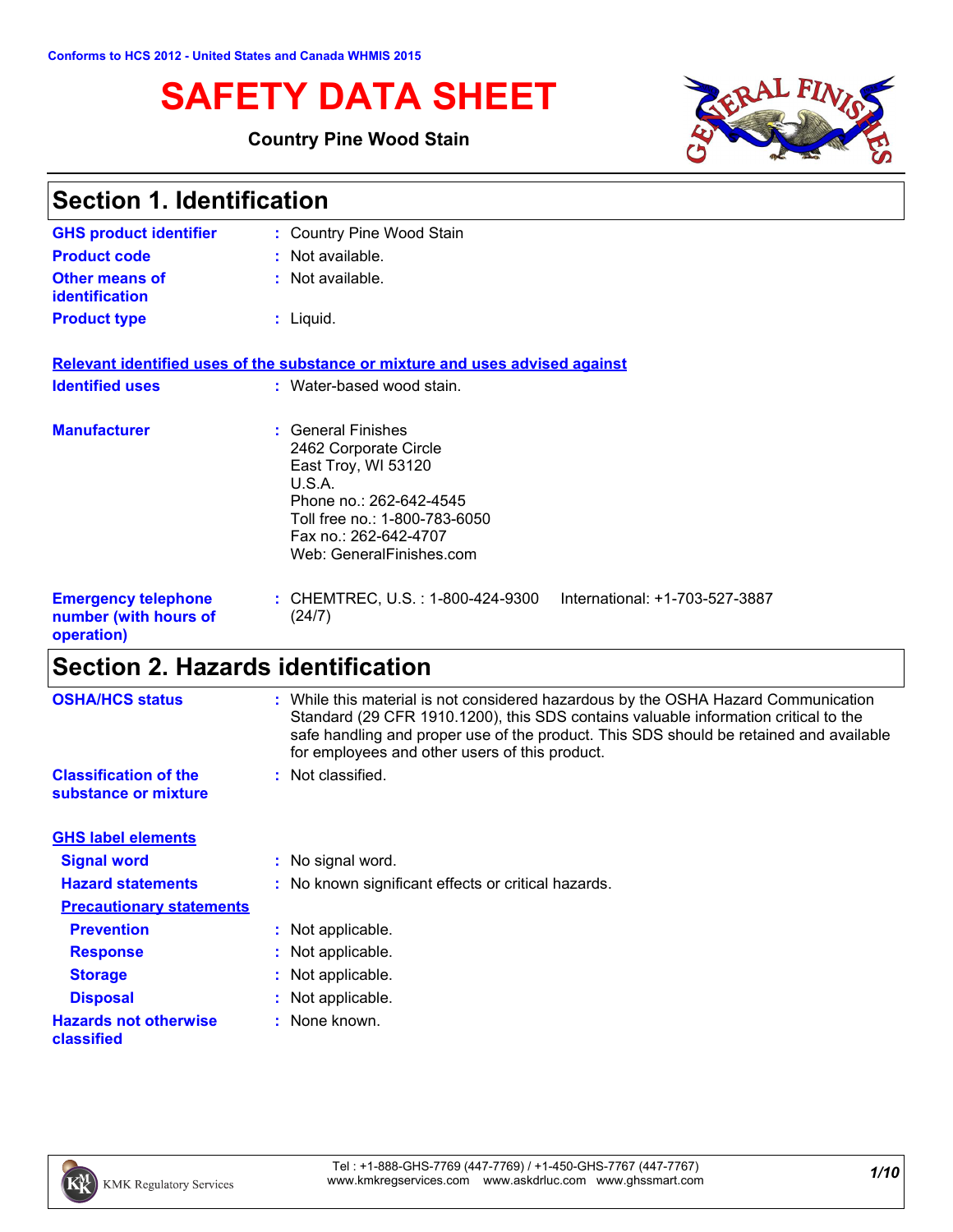

### **Section 3. Composition/information on ingredients**

**Substance/mixture :**

Mixture

**:** Not available.

**Other means of identification**

| <b>Ingredient name</b> | $\mathbf{0}_L$ | , number |
|------------------------|----------------|----------|
| Propane-1,2-diol       | ≥3 - ≤5        | 57-55-6  |

Any concentration shown as a range is to protect confidentiality or is due to batch variation.

**There are no additional ingredients present which, within the current knowledge of the supplier and in the concentrations applicable, are classified as hazardous to health or the environment and hence require reporting in this section.**

**Occupational exposure limits, if available, are listed in Section 8.**

### **Section 4. First aid measures**

**Description of necessary first aid measures**

| <b>Eye contact</b>  | : Immediately flush eyes with plenty of water, occasionally lifting the upper and lower<br>eyelids. Check for and remove any contact lenses. Get medical attention if irritation<br>occurs.                                                                                                                                                            |
|---------------------|--------------------------------------------------------------------------------------------------------------------------------------------------------------------------------------------------------------------------------------------------------------------------------------------------------------------------------------------------------|
| <b>Inhalation</b>   | : Remove victim to fresh air and keep at rest in a position comfortable for breathing. Get<br>medical attention if symptoms occur.                                                                                                                                                                                                                     |
| <b>Skin contact</b> | : Flush contaminated skin with plenty of water. Get medical attention if symptoms occur.                                                                                                                                                                                                                                                               |
| <b>Ingestion</b>    | : Wash out mouth with water. Remove victim to fresh air and keep at rest in a position<br>comfortable for breathing. If material has been swallowed and the exposed person is<br>conscious, give small quantities of water to drink. Do not induce vomiting unless<br>directed to do so by medical personnel. Get medical attention if symptoms occur. |

#### **Most important symptoms/effects, acute and delayed**

| <b>Potential acute health effects</b> |                                                     |
|---------------------------------------|-----------------------------------------------------|
| <b>Eye contact</b>                    | : No known significant effects or critical hazards. |
| <b>Inhalation</b>                     | : No known significant effects or critical hazards. |
| <b>Skin contact</b>                   | : No known significant effects or critical hazards. |
| <b>Ingestion</b>                      | : No known significant effects or critical hazards. |
| Over-exposure signs/symptoms          |                                                     |
| <b>Eye contact</b>                    | : No known significant effects or critical hazards. |
| <b>Inhalation</b>                     | : No known significant effects or critical hazards. |
| <b>Skin contact</b>                   | : No known significant effects or critical hazards. |
| <b>Ingestion</b>                      | : No known significant effects or critical hazards. |

#### **Indication of immediate medical attention and special treatment needed, if necessary**

| <b>Notes to physician</b>         | : Treat symptomatically. Contact poison treatment specialist immediately if large<br>quantities have been ingested or inhaled. |
|-----------------------------------|--------------------------------------------------------------------------------------------------------------------------------|
| <b>Specific treatments</b>        | : No specific treatment.                                                                                                       |
| <b>Protection of first-aiders</b> | No action shall be taken involving any personal risk or without suitable training.                                             |

#### **See toxicological information (Section 11)**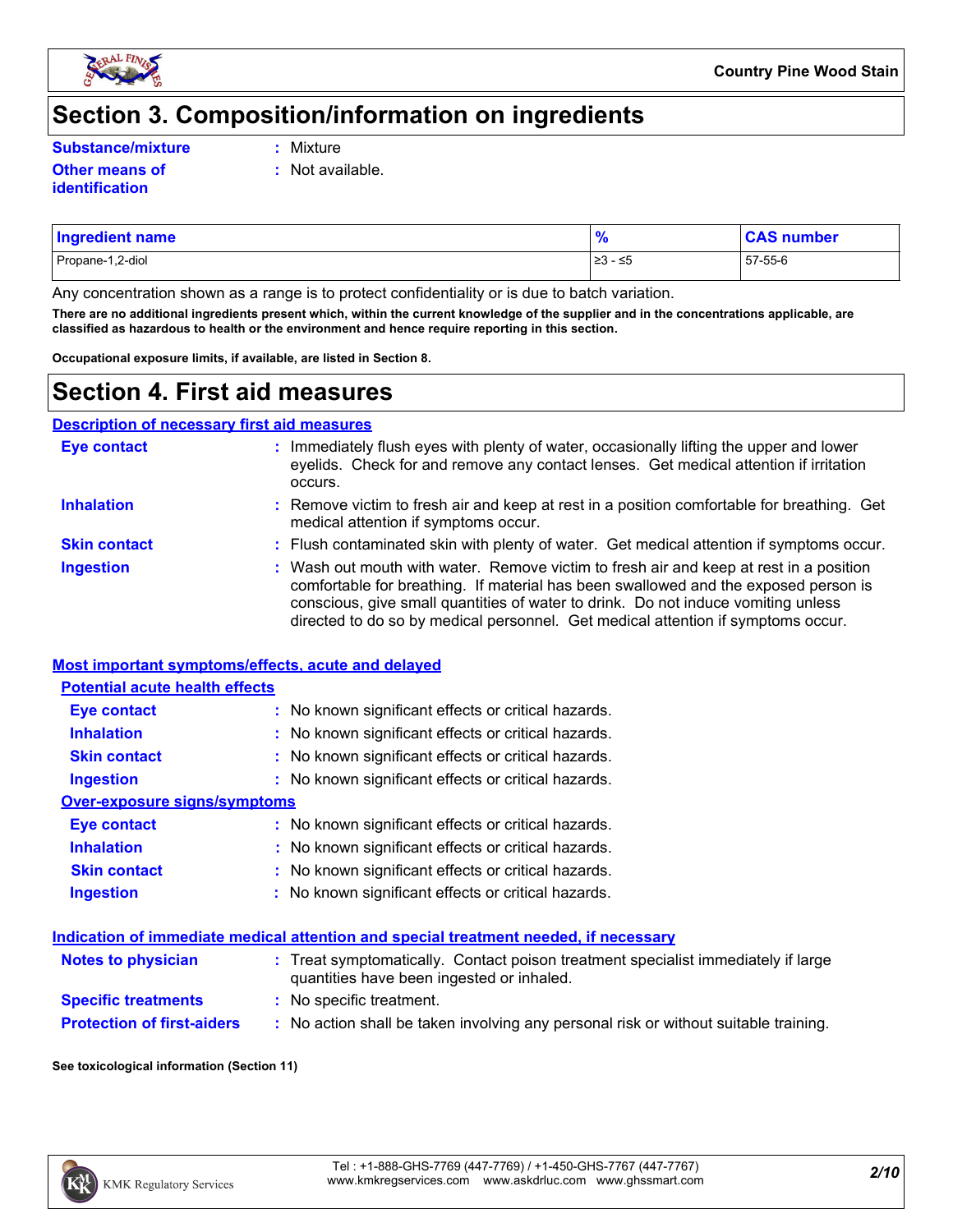

# **Section 5. Fire-fighting measures**

| <b>Extinguishing media</b>                               |                                                                                                                                                                                                     |
|----------------------------------------------------------|-----------------------------------------------------------------------------------------------------------------------------------------------------------------------------------------------------|
| <b>Suitable extinguishing</b><br>media                   | $\therefore$ In case of fire, use water spray (fog), foam, dry chemical or CO <sub>2</sub> .                                                                                                        |
| <b>Unsuitable extinguishing</b><br>media                 | : None known.                                                                                                                                                                                       |
| <b>Specific hazards arising</b><br>from the chemical     | : In a fire or if heated, a pressure increase will occur and the container may burst.                                                                                                               |
| <b>Hazardous thermal</b><br>decomposition products       | : Decomposition products may include the following materials:<br>carbon dioxide<br>carbon monoxide                                                                                                  |
| <b>Special protective actions</b><br>for fire-fighters   | : Promptly isolate the scene by removing all persons from the vicinity of the incident if<br>there is a fire. No action shall be taken involving any personal risk or without suitable<br>training. |
| <b>Special protective</b><br>equipment for fire-fighters | : Fire-fighters should wear appropriate protective equipment and self-contained breathing<br>apparatus (SCBA) with a full face-piece operated in positive pressure mode.                            |

# **Section 6. Accidental release measures**

| <b>Personal precautions, protective equipment and emergency procedures</b> |                                                                                                                                                                                                                                                                                                                                                                                                                                                                                                                                                                                            |  |  |
|----------------------------------------------------------------------------|--------------------------------------------------------------------------------------------------------------------------------------------------------------------------------------------------------------------------------------------------------------------------------------------------------------------------------------------------------------------------------------------------------------------------------------------------------------------------------------------------------------------------------------------------------------------------------------------|--|--|
| For non-emergency<br>personnel                                             | : No action shall be taken involving any personal risk or without suitable training.<br>Evacuate surrounding areas. Keep unnecessary and unprotected personnel from<br>entering. Do not touch or walk through spilled material. Put on appropriate personal<br>protective equipment.                                                                                                                                                                                                                                                                                                       |  |  |
| <b>For emergency responders :</b>                                          | If specialized clothing is required to deal with the spillage, take note of any information in<br>Section 8 on suitable and unsuitable materials. See also the information in "For non-<br>emergency personnel".                                                                                                                                                                                                                                                                                                                                                                           |  |  |
| <b>Environmental precautions</b>                                           | : Avoid dispersal of spilled material and runoff and contact with soil, waterways, drains<br>and sewers. Inform the relevant authorities if the product has caused environmental<br>pollution (sewers, waterways, soil or air).                                                                                                                                                                                                                                                                                                                                                            |  |  |
| <b>Methods and materials for containment and cleaning up</b>               |                                                                                                                                                                                                                                                                                                                                                                                                                                                                                                                                                                                            |  |  |
| <b>Spill</b>                                                               | : Stop leak if without risk. Move containers from spill area. Prevent entry into sewers,<br>water courses, basements or confined areas. Wash spillages into an effluent treatment<br>plant or proceed as follows. Contain and collect spillage with non-combustible,<br>absorbent material e.g. sand, earth, vermiculite or diatomaceous earth and place in<br>container for disposal according to local regulations (see Section 13). Dispose of via a<br>licensed waste disposal contractor. Note: see Section 1 for emergency contact<br>information and Section 13 for waste disposal. |  |  |

## **Section 7. Handling and storage**

#### **Precautions for safe handling**

| <b>Protective measures</b>                       | : Put on appropriate personal protective equipment (see Section 8).                                                                                                                                                                                                    |
|--------------------------------------------------|------------------------------------------------------------------------------------------------------------------------------------------------------------------------------------------------------------------------------------------------------------------------|
| <b>Advice on general</b><br>occupational hygiene | : Eating, drinking and smoking should be prohibited in areas where this material is<br>handled, stored and processed. Workers should wash hands and face before eating,<br>drinking and smoking. See also Section 8 for additional information on hygiene<br>measures. |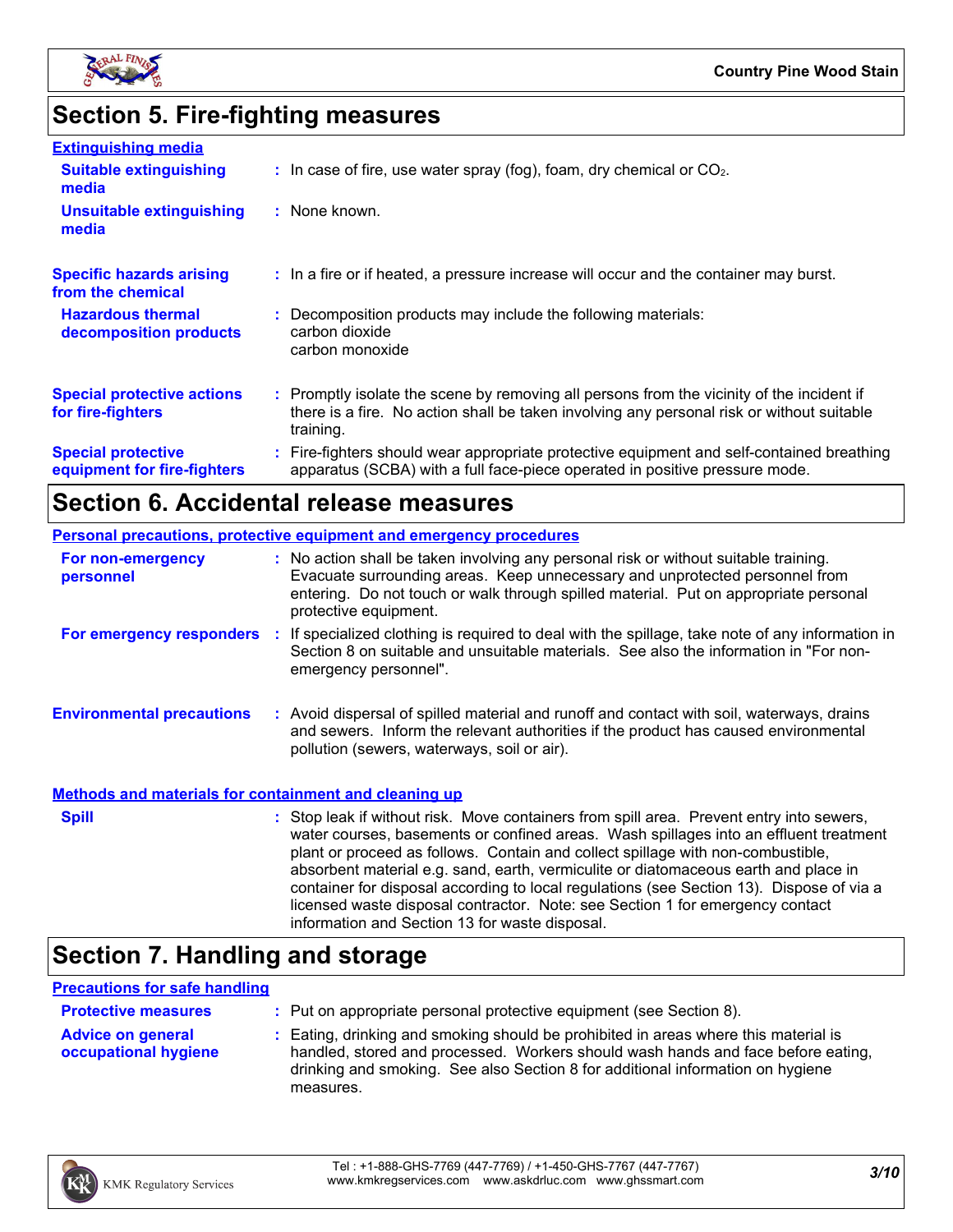

### **Section 7. Handling and storage**

|                                                                                                                 | <b>Conditions for safe storage, :</b> Store in accordance with local regulations. Store in original container protected from |  |
|-----------------------------------------------------------------------------------------------------------------|------------------------------------------------------------------------------------------------------------------------------|--|
| including any                                                                                                   | direct sunlight in a dry, cool and well-ventilated area, away from incompatible materials                                    |  |
| (see Section 10) and food and drink. Keep container tightly closed and sealed until<br><i>incompatibilities</i> |                                                                                                                              |  |
|                                                                                                                 | ready for use. Containers that have been opened must be carefully resealed and kept                                          |  |
|                                                                                                                 | upright to prevent leakage. Do not store in unlabeled containers. Use appropriate                                            |  |
|                                                                                                                 | containment to avoid environmental contamination. See Section 10 for incompatible                                            |  |
|                                                                                                                 | materials before handling or use.                                                                                            |  |

### **Section 8. Exposure controls/personal protection**

#### **Control parameters**

### **United States**

#### **Occupational exposure limits**

| Ingredient name  | <b>Exposure limits</b>                                                    |
|------------------|---------------------------------------------------------------------------|
| Propane-1,2-diol | AIHA WEEL (United States, 10/2011).<br>TWA: 10 mg/m <sup>3</sup> 8 hours. |

#### **Canada**

#### **Occupational exposure limits**

| <b>Ingredient name</b> | <b>Exposure limits</b>                                                                                                                                                                                          |
|------------------------|-----------------------------------------------------------------------------------------------------------------------------------------------------------------------------------------------------------------|
| Propane-1,2-diol       | CA Ontario Provincial (Canada, 7/2015).<br>TWA: 10 mg/m <sup>3</sup> 8 hours. Form: Aerosol only<br>TWA: 155 mg/m <sup>3</sup> 8 hours. Form: Vapor and aerosol<br>TWA: 50 ppm 8 hours. Form: Vapor and aerosol |

| <b>Appropriate engineering</b><br><b>controls</b> | : Good general ventilation should be sufficient to control worker exposure to airborne<br>contaminants.                                                          |
|---------------------------------------------------|------------------------------------------------------------------------------------------------------------------------------------------------------------------|
| <b>Environmental exposure</b><br><b>controls</b>  | : Emissions from ventilation or work process equipment should be checked to ensure<br>they comply with the requirements of environmental protection legislation. |

| <b>Individual protection measures</b> |                                                                                                                                                                                                                                                                                                                                                                                                   |
|---------------------------------------|---------------------------------------------------------------------------------------------------------------------------------------------------------------------------------------------------------------------------------------------------------------------------------------------------------------------------------------------------------------------------------------------------|
| <b>Hygiene measures</b>               | : Wash hands, forearms and face thoroughly after handling chemical products, before<br>eating, smoking and using the lavatory and at the end of the working period.<br>Appropriate techniques should be used to remove potentially contaminated clothing.<br>Wash contaminated clothing before reusing. Ensure that eyewash stations and safety<br>showers are close to the workstation location. |
| <b>Eye/face protection</b>            | : Safety eyewear complying with an approved standard should be used when a risk<br>assessment indicates this is necessary to avoid exposure to liquid splashes, mists,<br>gases or dusts. If contact is possible, the following protection should be worn, unless<br>the assessment indicates a higher degree of protection: safety glasses with side-shields.                                    |
| <b>Skin protection</b>                |                                                                                                                                                                                                                                                                                                                                                                                                   |
| <b>Hand protection</b>                | : Chemical-resistant, impervious gloves complying with an approved standard should be<br>worn at all times when handling chemical products if a risk assessment indicates this is<br>necessary.                                                                                                                                                                                                   |
| <b>Body protection</b>                | : Personal protective equipment for the body should be selected based on the task being<br>performed and the risks involved and should be approved by a specialist before<br>handling this product.                                                                                                                                                                                               |
| <b>Other skin protection</b>          | : Appropriate footwear and any additional skin protection measures should be selected<br>based on the task being performed and the risks involved and should be approved by a<br>specialist before handling this product.                                                                                                                                                                         |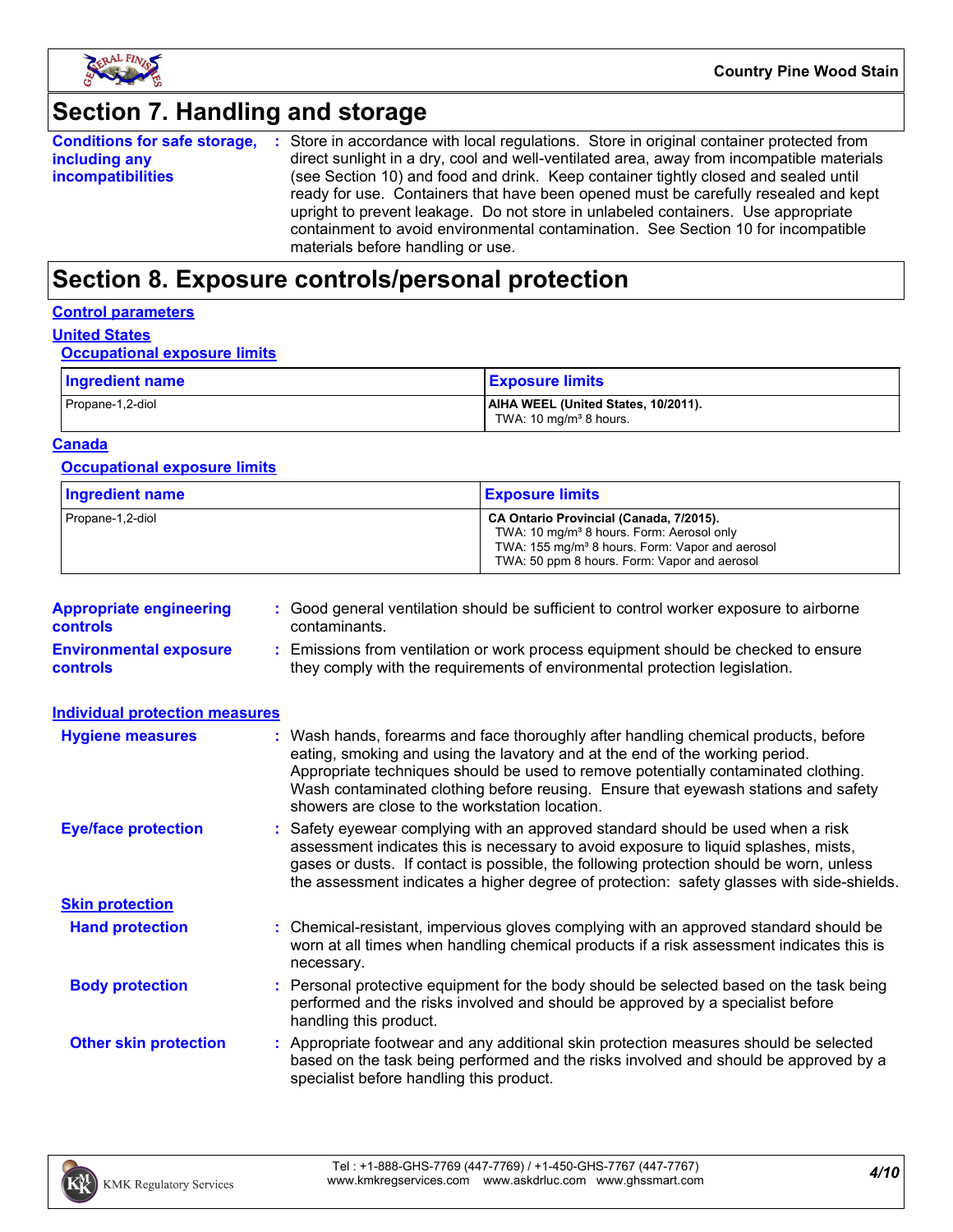

### **Section 8. Exposure controls/personal protection**

Based on the hazard and potential for exposure, select a respirator that meets the appropriate standard or certification. Respirators must be used according to a respiratory protection program to ensure proper fitting, training, and other important aspects of use.

### **Section 9. Physical and chemical properties**

| <b>Appearance</b>                                 |    |                     |
|---------------------------------------------------|----|---------------------|
| <b>Physical state</b>                             |    | Liquid. [Viscous.]  |
| <b>Color</b>                                      |    | Red Brown.          |
| Odor                                              |    | Not available.      |
| <b>Odor threshold</b>                             |    | Not available.      |
| рH                                                |    | 8 to 9              |
| <b>Melting point</b>                              |    | Not available.      |
| <b>Boiling point</b>                              |    | Not available.      |
| <b>Flash point</b>                                |    | Not available.      |
| <b>Evaporation rate</b>                           |    | Not available.      |
| <b>Flammability (solid, gas)</b>                  |    | Not available.      |
| Lower and upper explosive<br>(flammable) limits   |    | Not available.      |
| <b>Vapor pressure</b>                             |    | Not available.      |
| <b>Vapor density</b>                              |    | Not available.      |
| <b>Relative density</b>                           |    | 1.02                |
| <b>Solubility</b>                                 |    | : Soluble in water. |
| <b>Partition coefficient: n-</b><br>octanol/water |    | Not available.      |
| <b>Auto-ignition temperature</b>                  |    | Not available.      |
| <b>Decomposition temperature</b>                  |    | Not available.      |
| <b>Viscosity</b>                                  |    | Not available.      |
| <b>VOC content</b>                                |    | 183.588 g/L         |
| Flow time (ISO 2431)                              | ř. | Not available.      |

### **Section 10. Stability and reactivity**

| <b>Reactivity</b>                            | : No specific test data related to reactivity available for this product or its ingredients.              |
|----------------------------------------------|-----------------------------------------------------------------------------------------------------------|
| <b>Chemical stability</b>                    | : The product is stable.                                                                                  |
| <b>Possibility of hazardous</b><br>reactions | : Under normal conditions of storage and use, hazardous reactions will not occur.                         |
| <b>Conditions to avoid</b>                   | : Protect from freezing.                                                                                  |
| <b>Incompatible materials</b>                | : Reactive or incompatible with the following materials: oxidizing materials.                             |
| <b>Hazardous decomposition</b><br>products   | : Under normal conditions of storage and use, hazardous decomposition products should<br>not be produced. |

*5/10* Tel : +1-888-GHS-7769 (447-7769) / +1-450-GHS-7767 (447-7767) www.kmkregservices.com www.askdrluc.com www.ghssmart.com

**Respiratory protection :**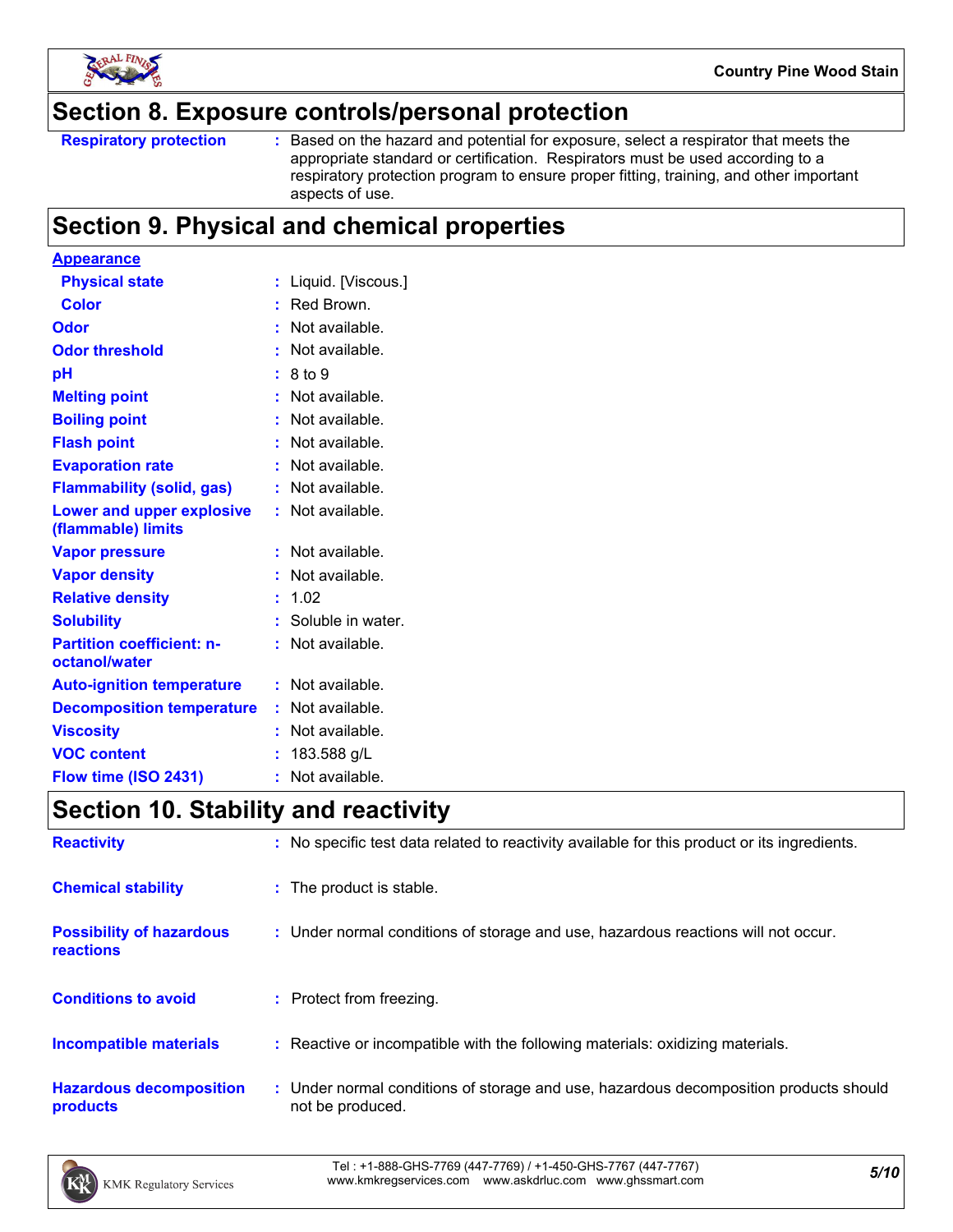

## **Section 11. Toxicological information**

#### **Information on toxicological effects**

#### **Acute toxicity**

| <b>Product/ingredient name</b> | <b>Result</b>            | <b>Species</b> | <b>Dose</b>            | <b>Exposure</b> |  |
|--------------------------------|--------------------------|----------------|------------------------|-----------------|--|
| Propane-1,2-diol               | LD50 Dermal<br>LD50 Oral | Rabbit<br>Rat  | 20800 mg/kg<br>20 g/kg |                 |  |

#### **Irritation/Corrosion**

| <b>Product/ingredient name</b> | <b>Result</b>        | <b>Species</b> | <b>Score</b> | <b>Exposure</b>     | <b>Observation</b> |
|--------------------------------|----------------------|----------------|--------------|---------------------|--------------------|
| Propane-1,2-diol               | Eves - Mild irritant | Rabbit         |              | 24 hours 500 mg   - |                    |
|                                | Eves - Mild irritant | Rabbit         |              | 100 mg              |                    |

#### **Sensitization**

There is no data available.

#### **Mutagenicity**

There is no data available.

#### **Carcinogenicity**

There is no data available.

#### **Reproductive toxicity**

There is no data available.

#### **Teratogenicity**

There is no data available.

#### **Specific target organ toxicity (single exposure)**

There is no data available.

#### **Specific target organ toxicity (repeated exposure)**

There is no data available.

#### **Aspiration hazard**

There is no data available.

| Information on the likely<br>routes of exposure | : Dermal contact. Eye contact. Inhalation. Ingestion. |
|-------------------------------------------------|-------------------------------------------------------|
| <b>Potential acute health effects</b>           |                                                       |
| Eye contact                                     | : No known significant effects or critical hazards.   |
| <b>Inhalation</b>                               | : No known significant effects or critical hazards.   |
| <b>Skin contact</b>                             | : No known significant effects or critical hazards.   |

#### **Ingestion :** No known significant effects or critical hazards.

| Symptoms related to the physical, chemical and toxicological characteristics |                                                     |  |  |  |  |
|------------------------------------------------------------------------------|-----------------------------------------------------|--|--|--|--|
| <b>Eve contact</b>                                                           | : No known significant effects or critical hazards. |  |  |  |  |
| <b>Inhalation</b>                                                            | : No known significant effects or critical hazards. |  |  |  |  |
| <b>Skin contact</b>                                                          | : No known significant effects or critical hazards. |  |  |  |  |
| <b>Ingestion</b>                                                             | : No known significant effects or critical hazards. |  |  |  |  |

#### **Delayed and immediate effects and also chronic effects from short and long term exposure**

| <b>Short term exposure</b>                   |                                                     |
|----------------------------------------------|-----------------------------------------------------|
| <b>Potential immediate</b><br><b>effects</b> | : No known significant effects or critical hazards. |
| <b>Potential delaved effects</b>             | : No known significant effects or critical hazards. |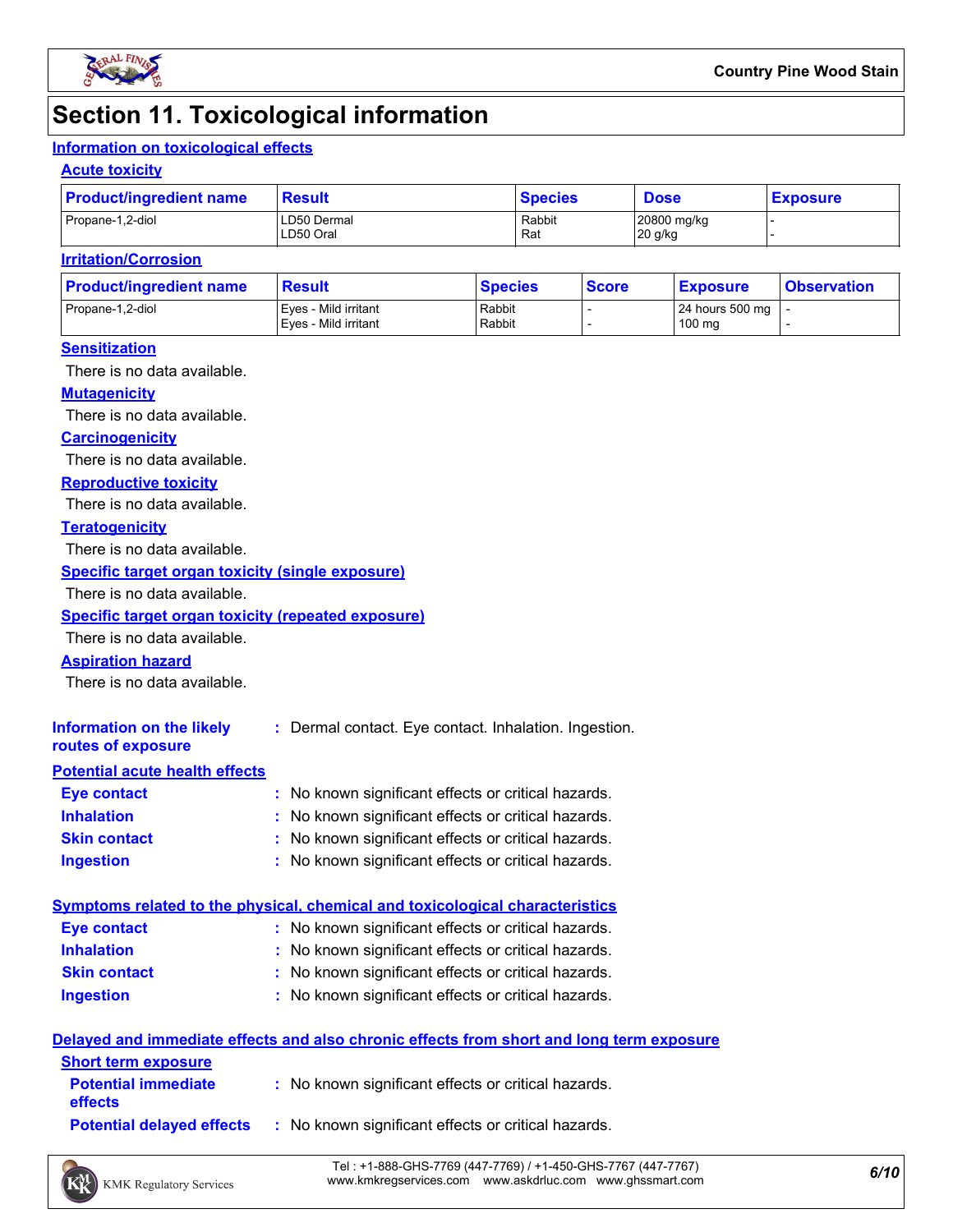

### **Section 11. Toxicological information**

| <b>Long term exposure</b>                    |                                                     |
|----------------------------------------------|-----------------------------------------------------|
| <b>Potential immediate</b><br><b>effects</b> | : No known significant effects or critical hazards. |
| <b>Potential delayed effects</b>             | : No known significant effects or critical hazards. |
| <b>Potential chronic health effects</b>      |                                                     |
| <b>General</b>                               | : No known significant effects or critical hazards. |
| <b>Carcinogenicity</b>                       | : No known significant effects or critical hazards. |
| <b>Mutagenicity</b>                          | : No known significant effects or critical hazards. |
| <b>Teratogenicity</b>                        | : No known significant effects or critical hazards. |
| <b>Developmental effects</b>                 | : No known significant effects or critical hazards. |
| <b>Fertility effects</b>                     | : No known significant effects or critical hazards. |

#### **Numerical measures of toxicity**

#### **Acute toxicity estimates**

There is no data available.

### **Section 12. Ecological information**

#### **Toxicity**

| <b>Product/ingredient name</b> | <b>Result</b>                       | <b>Species</b>                   | <b>Exposure</b> |
|--------------------------------|-------------------------------------|----------------------------------|-----------------|
| Propane-1,2-diol               | Acute EC50 >110 ppm Fresh water     | I Daphnia - Daphnia magna        | 48 hours        |
|                                | Acute LC50 1020000 ug/L Fresh water | Crustaceans - Ceriodaphnia dubia | 48 hours        |
|                                | Acute LC50 710000 ug/L Fresh water  | Fish - Pimephales promelas       | 96 hours        |

#### **Persistence and degradability**

There is no data available.

#### **Bioaccumulative potential**

| <b>Product/ingredient name</b> | $LogPow$ | <b>DAC</b><br><b>DUI</b> | <b>Potential</b> |
|--------------------------------|----------|--------------------------|------------------|
| Propane-1,2-diol               | 07، ا    |                          | l low            |

#### **Mobility in soil**

| <b>Soil/water partition</b>    | $:$ Not available. |
|--------------------------------|--------------------|
| coefficient (K <sub>oc</sub> ) |                    |

#### **Other adverse effects** : No known significant effects or critical hazards.

### **Section 13. Disposal considerations**

**Disposal methods :**

The generation of waste should be avoided or minimized wherever possible. Disposal of this product, solutions and any by-products should comply with the requirements of environmental protection and waste disposal legislation and any regional local authority requirements. Dispose of surplus and non-recyclable products via a licensed waste disposal contractor. Waste should not be disposed of untreated to the sewer unless fully compliant with the requirements of all authorities with jurisdiction. Waste packaging should be recycled. Incineration or landfill should only be considered when recycling is not feasible. This material and its container must be disposed of in a safe way. Empty containers or liners may retain some product residues. Avoid dispersal of spilled

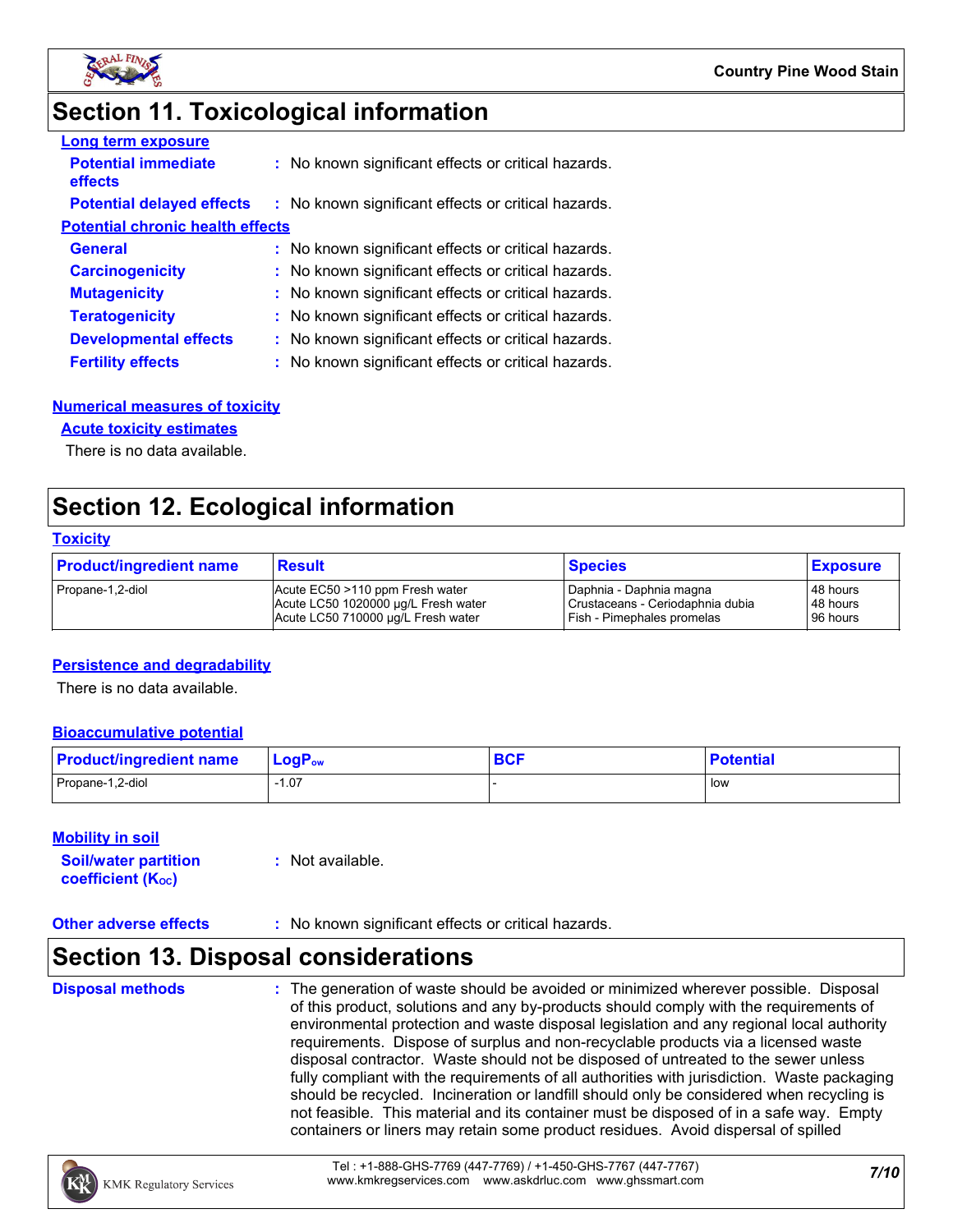

### **Section 13. Disposal considerations**

material and runoff and contact with soil, waterways, drains and sewers.

### **Section 14. Transport information**

|                                      | <b>DOT Classification</b> | <b>TDG Classification</b> | <b>IMDG</b>    | <b>IATA</b>    |
|--------------------------------------|---------------------------|---------------------------|----------------|----------------|
| <b>UN number</b>                     | Not regulated.            | Not regulated.            | Not regulated. | Not regulated. |
| <b>UN proper</b><br>shipping name    |                           |                           |                |                |
| <b>Transport</b><br>hazard class(es) |                           |                           |                |                |
|                                      |                           |                           |                |                |
| <b>Packing group</b>                 |                           |                           |                |                |
| <b>Environmental</b><br>hazards      | No.                       | No.                       | No.            | No.            |

**AERG :** Not applicable.

**Special precautions for user Transport within user's premises:** always transport in closed containers that are **:** upright and secure. Ensure that persons transporting the product know what to do in the event of an accident or spillage.

### **Section 15. Regulatory information**

| <b>U.S. Federal regulations</b>                                                   | : TSCA 8(a) PAIR: Octamethylcyclotetrasiloxane; Poly(oxy-1,2-ethanediyl), $\alpha$ -[4-(1,1,3,3-<br>tetramethylbutyl)phenyl]-ω-hydroxy- |
|-----------------------------------------------------------------------------------|-----------------------------------------------------------------------------------------------------------------------------------------|
|                                                                                   | <b>TSCA 8(a) CDR Exempt/Partial exemption: Not determined</b>                                                                           |
|                                                                                   | United States inventory (TSCA 8b): All components are listed or exempted.                                                               |
|                                                                                   | Commerce control list precursor: 2,2',2"-Nitrilotriethanol                                                                              |
|                                                                                   | Clean Water Act (CWA) 311: Propionic acid; Propylene oxide; Cyclohexane                                                                 |
| <b>Clean Air Act Section 112</b><br>(b) Hazardous Air<br><b>Pollutants (HAPS)</b> | : Listed                                                                                                                                |
| <b>Clean Air Act Section 602</b><br><b>Class I Substances</b>                     | : Not listed                                                                                                                            |
| <b>Clean Air Act Section 602</b><br><b>Class II Substances</b>                    | : Not listed                                                                                                                            |
| <b>DEA List I Chemicals</b><br>(Precursor Chemicals)                              | : Not listed                                                                                                                            |
| <b>DEA List II Chemicals</b><br><b>(Essential Chemicals)</b>                      | : Not listed                                                                                                                            |
| <b>SARA 302/304</b>                                                               |                                                                                                                                         |

**Composition/information on ingredients**

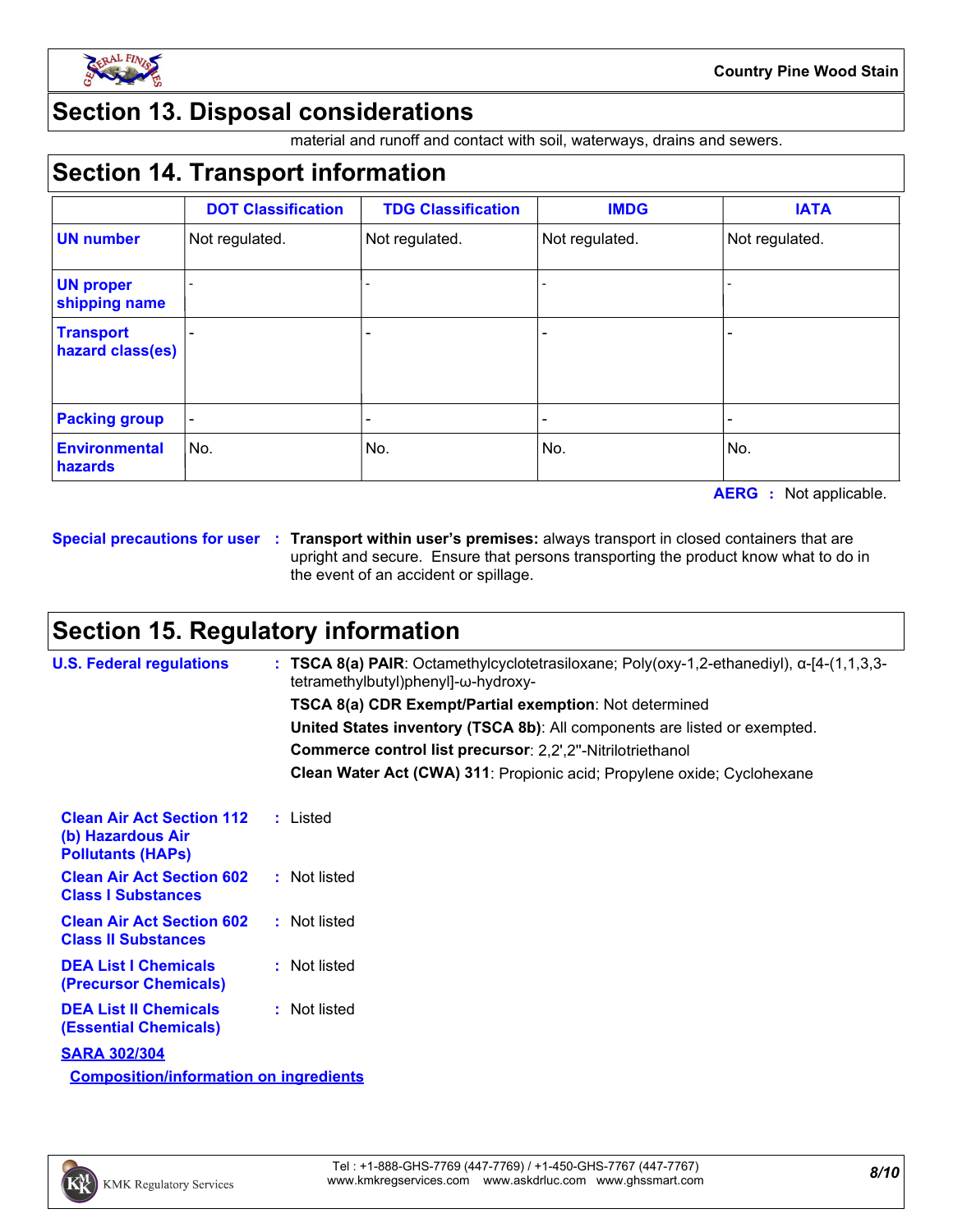

### **Section 15. Regulatory information**

|                             |              | <b>SARA 302 TPQ</b> |           | <b>SARA 304 RQ</b> |           |
|-----------------------------|--------------|---------------------|-----------|--------------------|-----------|
| <b>Name</b>                 | <b>EHS</b>   | (lbs)               | (gallons) | (lbs)              | (gallons) |
| Hydrazine<br>Ethylene oxide | Yes.<br>Yes. | 1000<br>1000        | 119.9     | 10                 | 0.12      |
| Propylene oxide             | Yes.         | 10000               | 1444.3    | 100                | 14.4      |

**SARA 304 RQ :** 3776268.5 lbs / 1714425.9 kg [444022.9 gal / 1680809.7 L]

#### **SARA 311/312**

**Classification :** Not applicable.

#### **Composition/information on ingredients**

| <b>Name</b>      | <b>Classification</b>                            |
|------------------|--------------------------------------------------|
| Propane-1,2-diol | SERIOUS EYE DAMAGE/ EYE IRRITATION - Category 2A |

#### **SARA 313**

There is no data available.

#### **State regulations**

**Massachusetts :**

- : None of the components are listed. **New York :** None of the components are listed.
- 
- **New Jersey :** The following components are listed: Propane-1,2-diol

**Pennsylvania :** The following components are listed: Propane-1,2-diol

#### **California Prop. 65**

**A WARNING**: This product can expose you to Ethylene oxide, which is known to the State of California to cause cancer and birth defects or other reproductive harm. This product can expose you to chemicals including Hydrazine, 1,4-Dioxane, Propylene oxide, which are known to the State of California to cause cancer, and Ethanediol, which is known to the State of California to cause birth defects or other reproductive harm. For more information go to www. P65Warnings.ca.gov.

| Ingredient name | No significant risk<br><b>level</b> | <b>Maximum</b><br>acceptable dosage<br><b>level</b> |  |
|-----------------|-------------------------------------|-----------------------------------------------------|--|
| Hydrazine       | Yes.                                |                                                     |  |
| 1,4-Dioxane     | Yes.                                |                                                     |  |
| Ethylene oxide  | Yes.                                | Yes.                                                |  |
| Propylene oxide |                                     |                                                     |  |
| Ethanediol      |                                     | Yes.                                                |  |

#### **Canada**

**Canadian lists**

- **Canadian NPRI :** None of the components are listed.
- **CEPA Toxic substances :** None of the components are listed.
	- **:** Not determined.
- **Canada inventory (DSL NDSL)**